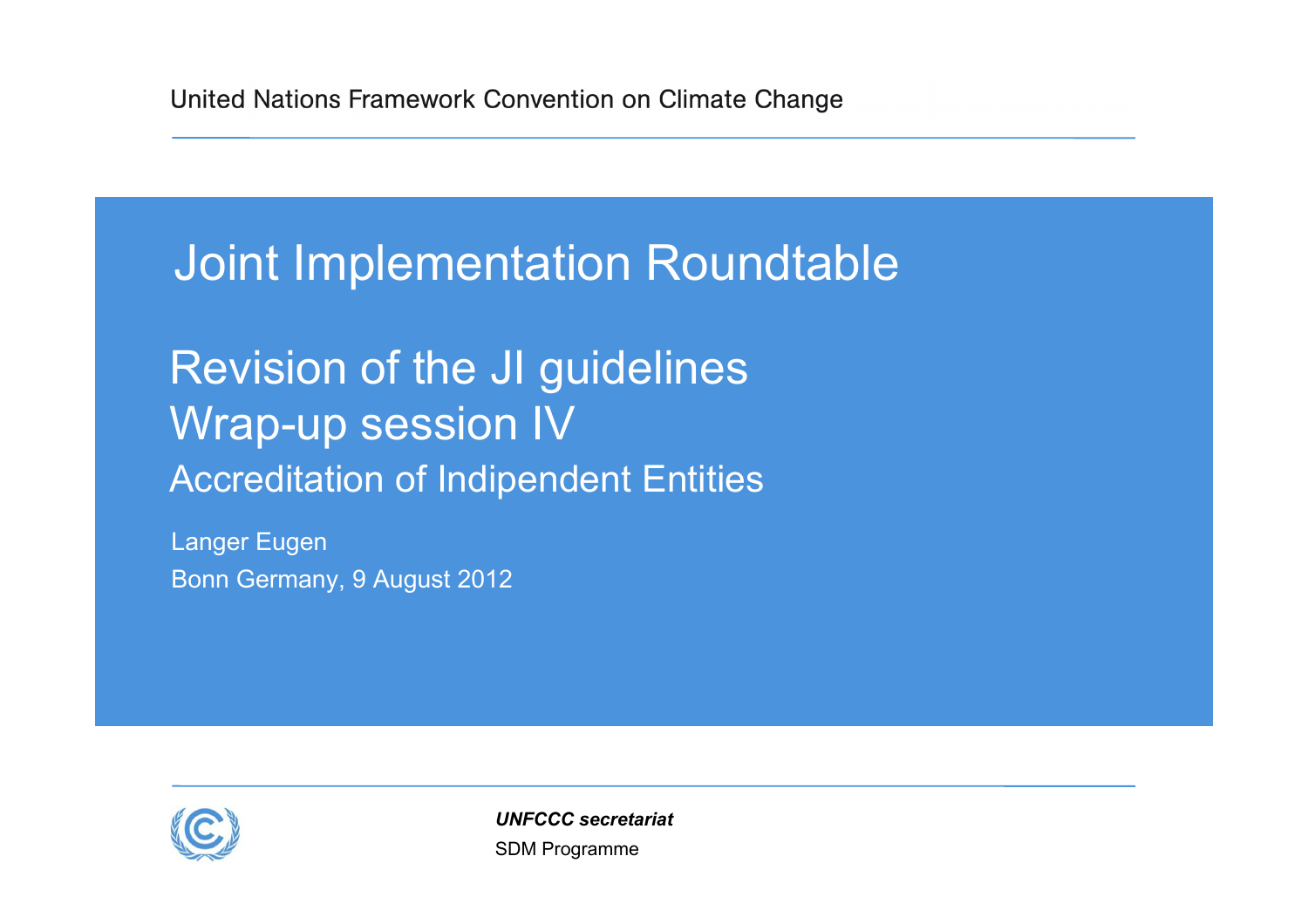**Break-out session IV: Accreditation of independent entities**

Main issues discussed:

- Role of the GB with regard to accreditation and roles of a possible support structure that may be set-up
- •Modalities of suspension of AIEs including possibility for an appeal
- Accreditation requirements for IEs.

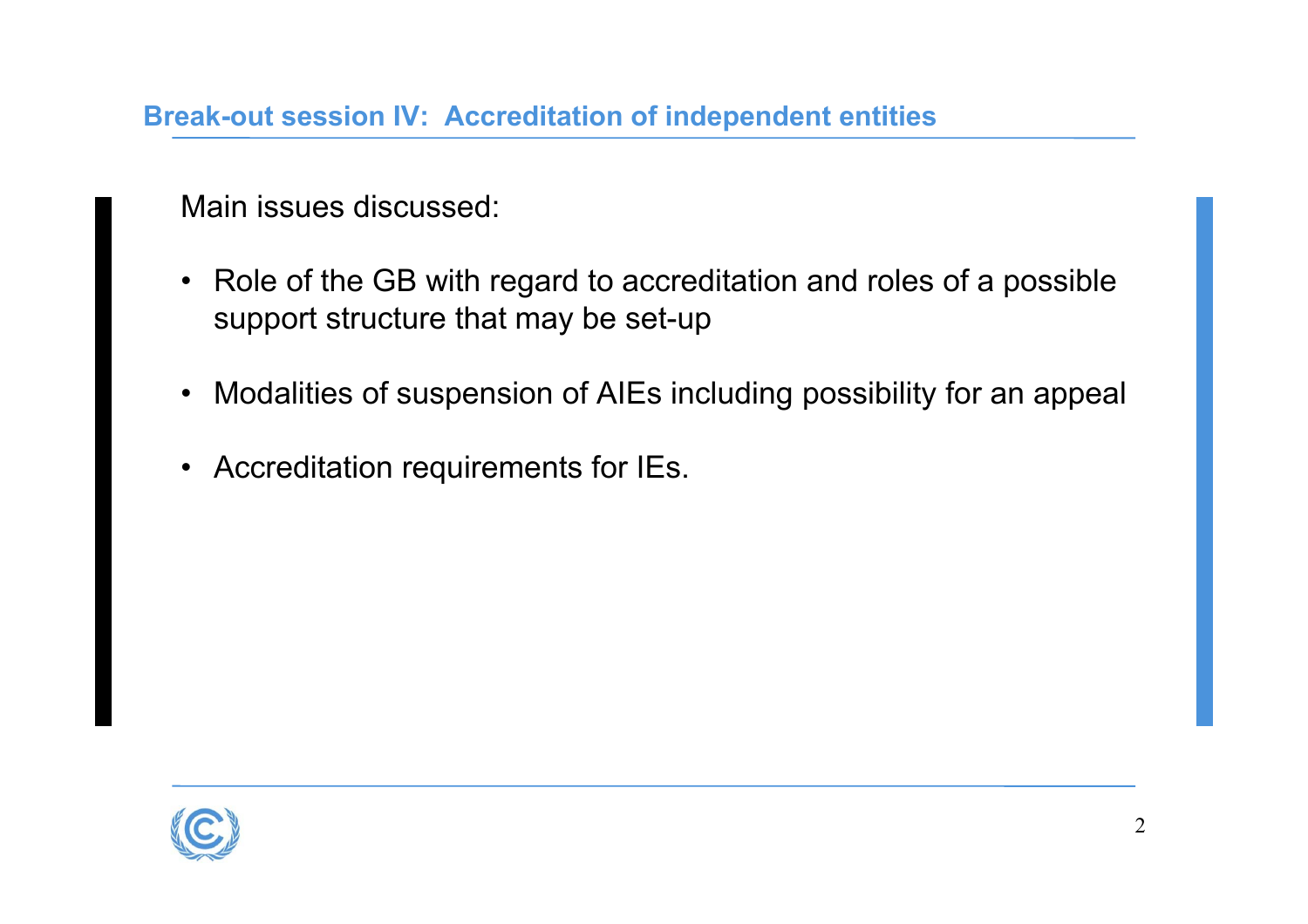**Break-out session IV: Accreditation of independent entities**

Action points / Proposals:

- Specify that the GB accredits AIEs in para. 45.
- • Elaborate more the procedural requirements for accreditation in para 45.
- Provide clarify on whether there will a support structure for the GB (an accreditation panel) and specify its role and responsibility
- Suspension:
	- a) introduce full or partial suspension rather than just suspension.
	- b) Suspension shall be for a limited period of time: temporary suspension.